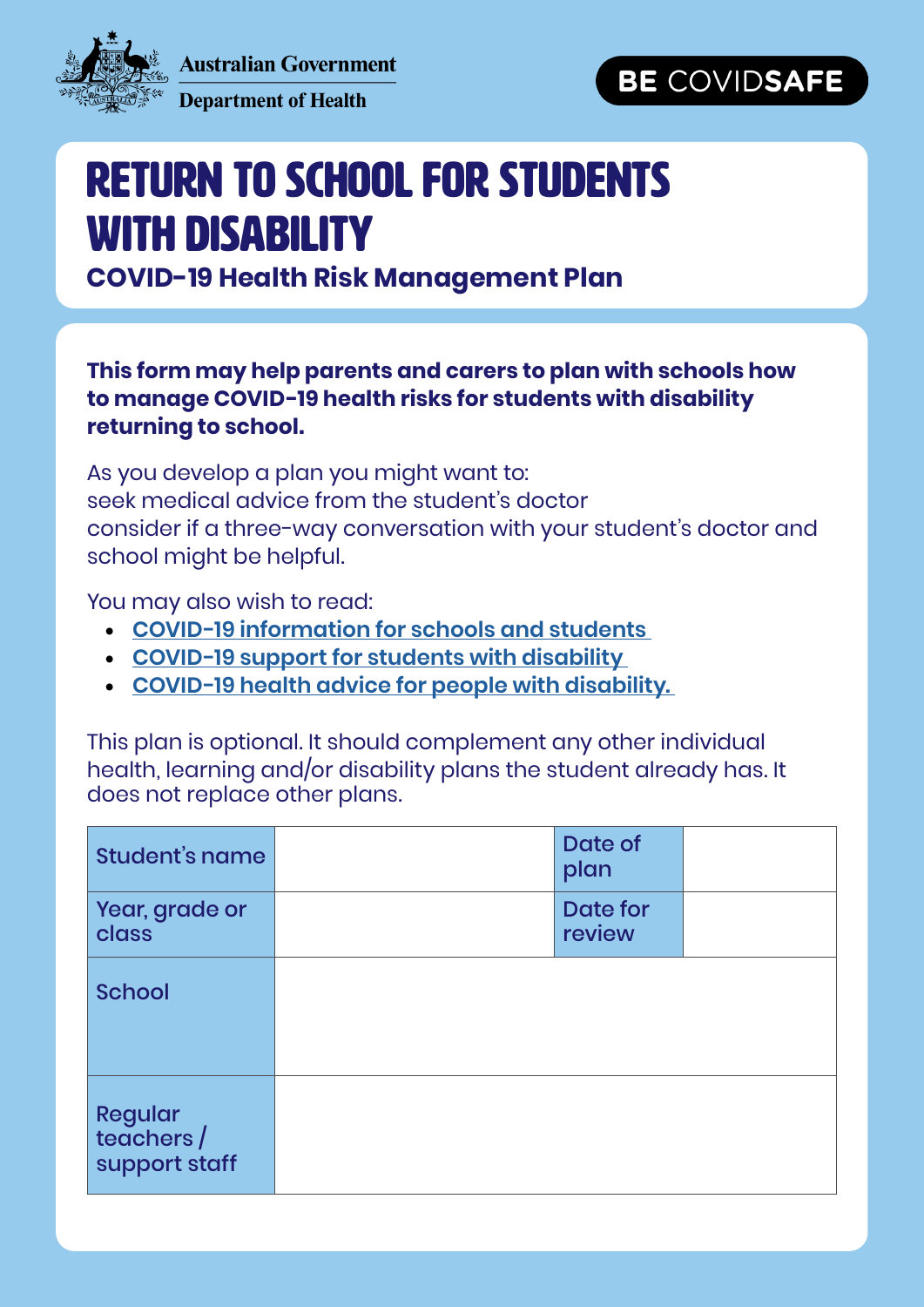### COVID-19 RISK FACTORS

The number of cases of COVID-19 in your community is the most important determinant of risk. If there are few or no cases, there will be little or no risk of getting the virus.

People at **[greater risk of more serious illness](https://www.health.gov.au/news/health-alerts/novel-coronavirus-2019-ncov-health-alert/advice-for-people-at-risk-of-coronavirus-covid-19)** due to COVID-19 include:

- **[people with certain chronic health conditions and/or](https://www.health.gov.au/news/health-alerts/novel-coronavirus-2019-ncov-health-alert/advice-for-people-at-risk-of-coronavirus-covid-19/coronavirus-covid-19-advice-for-people-with-chronic-health-conditions)  [compromised immune systems](https://www.health.gov.au/news/health-alerts/novel-coronavirus-2019-ncov-health-alert/advice-for-people-at-risk-of-coronavirus-covid-19/coronavirus-covid-19-advice-for-people-with-chronic-health-conditions)**
- some **[people with disability.](https://www.health.gov.au/news/health-alerts/novel-coronavirus-2019-ncov-health-alert/advice-for-people-at-risk-of-coronavirus-covid-19/coronavirus-covid-19-advice-for-people-with-disability)**

The factors that place the student at greater risk of serious illness due to COVID-19 are:

*e.g. suppressed immune system due to Down syndrome, leukaemia, or undergoing chemotherapy or radiotherapy; taking immuno suppressive medication.*

Using preventive measures, like **[physical distancing](https://www.health.gov.au/news/health-alerts/novel-coronavirus-2019-ncov-health-alert/how-to-protect-yourself-and-others-from-coronavirus-covid-19/physical-distancing-for-coronavirus-covid-19)** and **[good](https://www.health.gov.au/news/health-alerts/novel-coronavirus-2019-ncov-health-alert/how-to-protect-yourself-and-others-from-coronavirus-covid-19/good-hygiene-for-coronavirus-covid-19)  [hygiene](https://www.health.gov.au/news/health-alerts/novel-coronavirus-2019-ncov-health-alert/how-to-protect-yourself-and-others-from-coronavirus-covid-19/good-hygiene-for-coronavirus-covid-19)**, reduces the risk of getting COVID-19.

The factors that place the student at greater risk of acquiring and/ or transmitting COVID19 are:

*e.g. limited ability to understand and always practise physical distancing and good hygiene; close physical contact required for personal care (e.g. assistance required with toileting); regularly engaging in oral sensory seeking or other behaviours (e.g. chewing objects, licking, biting).*

Based on these factors and the COVID-19 Risk Matrix (below), the student's COVID-19 risk is:

LOW | MEDIUM | HIGH

| <b>COVID-19 Risk Matrix</b>                                                                                                    |                                                          | Impact of exposure: Student's risk of serious<br>illness if infected with COVID-19 |           |             |
|--------------------------------------------------------------------------------------------------------------------------------|----------------------------------------------------------|------------------------------------------------------------------------------------|-----------|-------------|
|                                                                                                                                |                                                          | Low                                                                                | Medium    | <b>High</b> |
| Likelihood<br>of exposure:<br>Student's<br>ability to<br>maintain good<br>hand hygiene<br>and keep 1.5m<br>away from<br>others | The student<br>is able to do<br>these things             | low risk                                                                           | low risk  | med risk    |
|                                                                                                                                | The student has<br>some ability to<br>do these things    | low risk                                                                           | med risk  | high risk   |
|                                                                                                                                | The student has<br>limited ability to<br>do these things | med risk                                                                           | high risk | high risk   |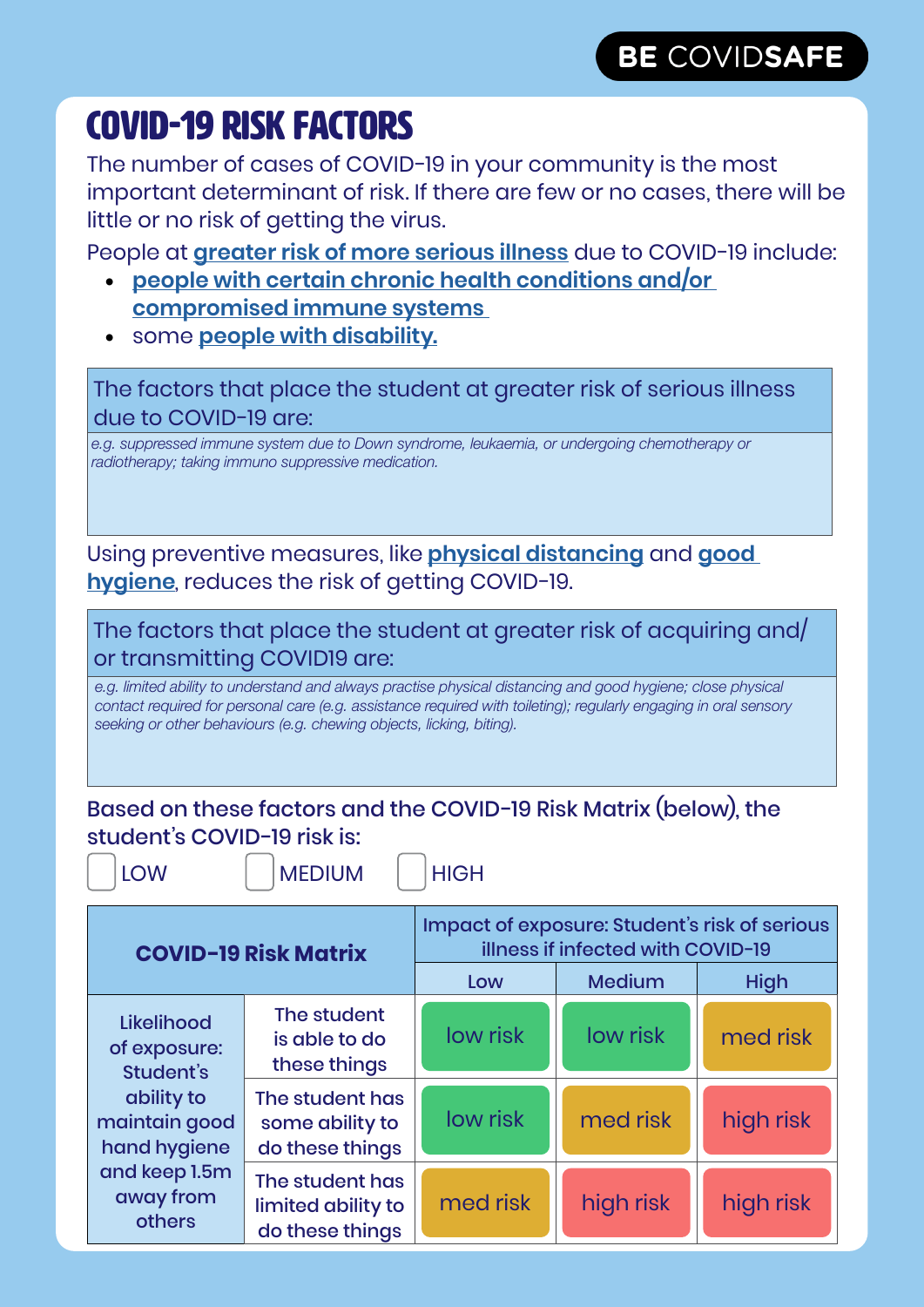# COVID-19 RISK MITIGATION PLAN

Parents/carers and schools should consider if changes are required to reduce the student's COVID-19 risk at school. Also consider:

- **[government health advice](https://www.health.gov.au/news/australian-health-protection-principal-committee-ahppc-advice-on-reducing-the-potential-risk-of-covid-19-transmission-in-schools-24-april-2020)** to reduce the potential risk of COVID-19 in school
- **[COVID-19 National Principles for School Education](https://www.dese.gov.au/covid-19/schools/national-principles-for-school-education)**
- the **[Disability Standards for Education.](https://www.education.gov.au/disability-standards-education-2005)**

Below is a list of adjustments for the student's return that you may wish to discuss with your school. You may like to ask for further information on what adjustments your school has already made. Adjustments may need to be modified to suit the student's needs and school or class circumstances.

| Goal                                                                                                                    | <b>Action</b>                                                                                                                                                                                                                                                                              | Who will do this                      |
|-------------------------------------------------------------------------------------------------------------------------|--------------------------------------------------------------------------------------------------------------------------------------------------------------------------------------------------------------------------------------------------------------------------------------------|---------------------------------------|
| Reduce the risk<br>of the student<br>getting COVID-19<br>from other<br>students, staff<br>and the school<br>environment | Encourage all students and staff<br>to stay home if unwell. If someone<br>has symptoms, send them home<br>and encourage them to be tested<br>for COVID-19.                                                                                                                                 | e.g. family, teachers, support staff. |
|                                                                                                                         | Ask the teacher / support staff<br>to supervise and assist the<br>student to follow good hygiene.<br>This includes:<br>regular hand washing or hand<br>sanitiser use. Do this when<br>students arrive, before and<br>after eating, after breaks and<br>after toileting<br>cough etiquette. |                                       |
|                                                                                                                         | Encourage and supervise all<br>students to follow good hygiene.<br>This includes:<br>regular hand washing or hand<br>sanitiser. Do this when students<br>arrive, before and after eating,<br>after breaks and after toileting<br>cough etiquette.                                          |                                       |
|                                                                                                                         | Maintain smaller class sizes where<br>possible.                                                                                                                                                                                                                                            |                                       |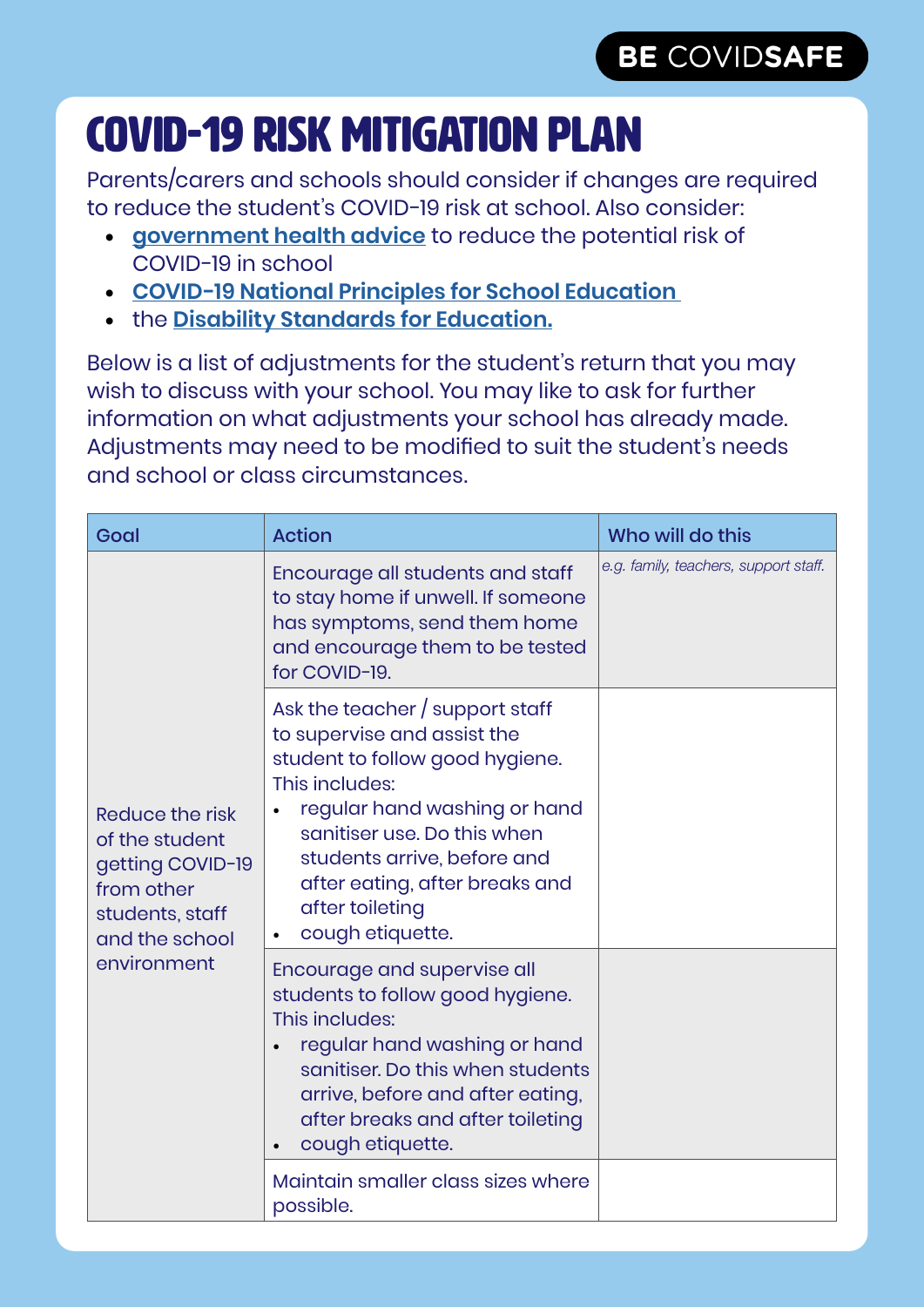

| Goal                                                                                                                    | <b>Action</b>                                                                                                                                                                                                                               | Who will do this |
|-------------------------------------------------------------------------------------------------------------------------|---------------------------------------------------------------------------------------------------------------------------------------------------------------------------------------------------------------------------------------------|------------------|
| Reduce the risk<br>of the student<br>getting COVID-19<br>from other<br>students, staff<br>and the school<br>environment | Arrange classroom furniture to<br>leave as much space as possible<br>between students.                                                                                                                                                      |                  |
|                                                                                                                         | Encourage all students and staff<br>to stay 1.5m apart where possible.                                                                                                                                                                      |                  |
|                                                                                                                         | Adapt activities to avoid mixing<br>classes and year levels. For<br>example, reduce use of common<br>areas and after-school activities.                                                                                                     |                  |
|                                                                                                                         | Stagger start, finish and break<br>times where possible (for classes<br>or for the individual student<br>if necessary). This will reduce<br>times when groups of students<br>from different grades are near<br>each other.                  |                  |
|                                                                                                                         | Review any other school learning,<br>health or disability plans<br>the student has. Include any<br>COVID-19-related changes.                                                                                                                |                  |
|                                                                                                                         | Minimise the number of support<br>staff in contact with the student.<br>For example:<br>try to always have the same<br>support staff with the student<br>try to avoid support staff<br>$\bullet$<br>moving between classes<br>and students. |                  |
|                                                                                                                         | Increase cleaning. Regularly<br>clean and disinfect frequently<br>touched surfaces and objects in<br>the student's classroom.                                                                                                               |                  |
|                                                                                                                         | Encourage greetings and<br>interactions that don't involve<br>physical contact.                                                                                                                                                             |                  |
|                                                                                                                         | Conduct lessons outdoors or<br>in areas with good ventilation<br>where possible.                                                                                                                                                            |                  |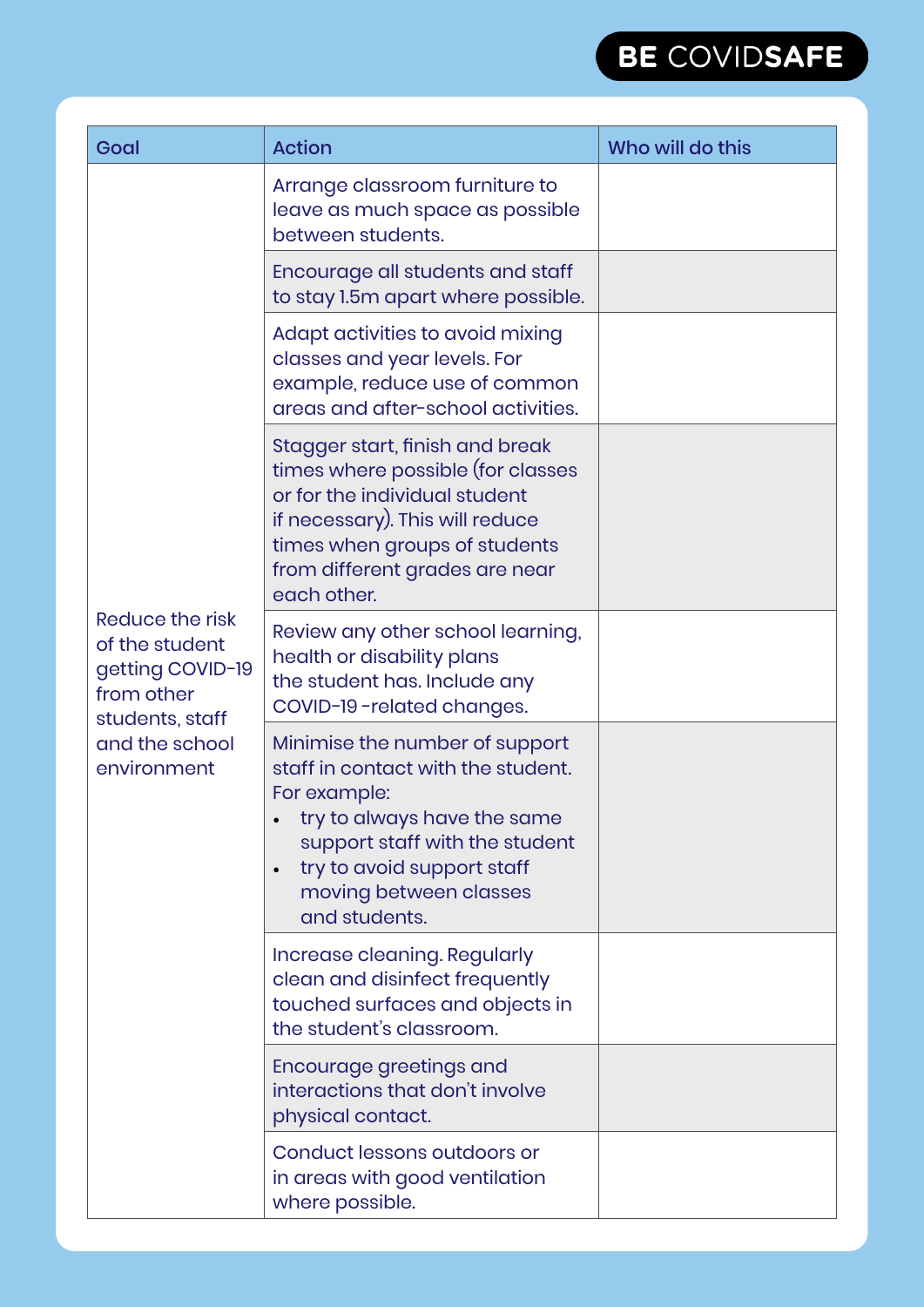

| Goal                                                                                                                    | <b>Action</b>                                                                                                                                                                        | Who will do this |
|-------------------------------------------------------------------------------------------------------------------------|--------------------------------------------------------------------------------------------------------------------------------------------------------------------------------------|------------------|
| Reduce the risk<br>of the student<br>getting COVID-19<br>from other<br>students, staff<br>and the school<br>environment | Prevent public access to<br>playgrounds and high touch<br>play equipment.                                                                                                            |                  |
| Reduce the risk<br>of the student<br>passing on<br>COVID-19 to<br>other students<br>and staff                           | Support staff to use<br><b>appropriate PPE</b> when providing<br>close personal care.                                                                                                |                  |
|                                                                                                                         | <b>Ensure medically vulnerable</b><br>staff do not provide support for<br>the student which involves close<br>personal contact.                                                      |                  |
|                                                                                                                         | Use the disabled toilet for<br>toileting. Restrict access to<br>people with disability who require<br>accessible toilets.                                                            |                  |
| Early detection<br>of potential<br>COVID-19<br>symptoms in the<br>student                                               | If the student has cold or flu-<br>like symptoms, report this to<br>the teacher, staff and family<br>members. The student should not<br>attend school or should leave to<br>go home. |                  |
|                                                                                                                         | Encourage the student to<br>seek, or help to arrange, a<br>COVID-19 test, following state or<br>territory guidelines.                                                                |                  |